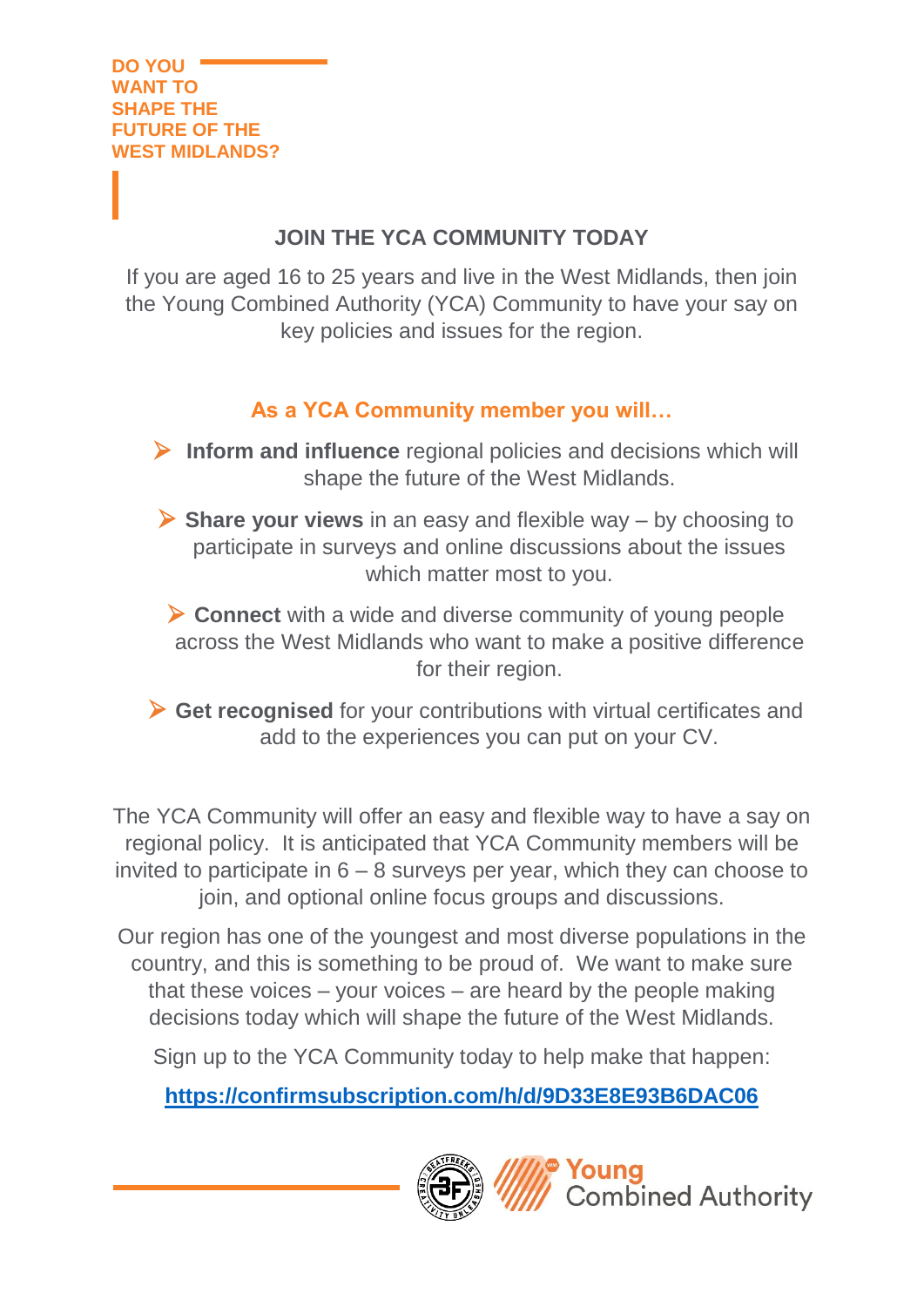## **MORE DETAIL…**

The youth and diversity of our population is a huge source of potential for the West Midlands. It is important that these voices are heard by the people making decisions about the future of the region.

To help make that happen, the West Midlands Combined Authority (WMCA) set up a diverse Young Combined Authority (YCA) Board in September 2019 – to build youth voice into regional decision making.

The YCA Community aims to further grow this collective, so that more young people can have their say on regional issues in an easy and flexible way.

Anyone aged 16 to 25 years who lives in the West Midlands is welcome to join the YCA Community – whether you're a current member of a youth council, organisation or professional network, or an individual who wants to see things done differently.

The big and bold YCA Community will speak up for younger generations on topics that affect us all – from the future of cities and transport to how we work together to tackle inequalities.

As a YCA Community member, you will have the chance to have your say on key issues for the region and proposed West Midlands Combined Authority policies and programmes, by opting to participate in online surveys and discussions.

Sharing your views can help to make a difference for your community and your future, and you will be updated on how your ideas are taken forward.

In return for your participation, active members of the YCA Community will be awarded virtual certificate to recognise your contribution.

By working together as one youth voice community, we can speak louder and achieve more.

## **#RunYourRegion #YouthVoice**